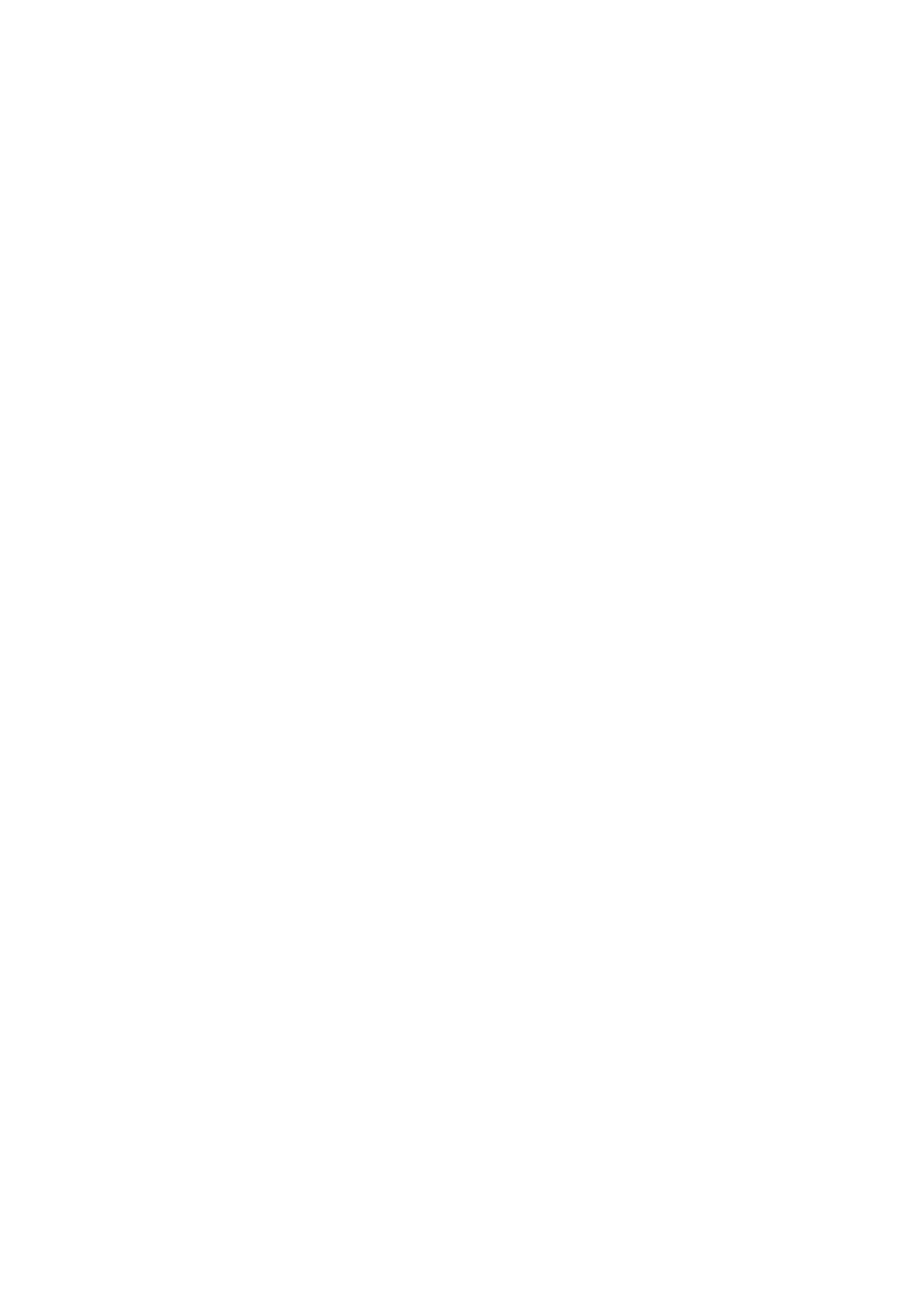#### £30. NO ENTRIES WILL BE CONSIDERED AFTER WEDNESDAY 8<sup>th</sup> SEPTEMBER. Entry fees for:

The Toyo Tires XJS and Jaguar Classic Parts Jaguar

Saloon Championship race fee is a discounted £275. All other Race Entry Fees are via the relevant Championship /Series race organisers.

The Sports Car v Saloon Car Challenge is £175. If the same car and driver is entered into another race at this meeting the fee will be £95.

These will be treated as a standard entry (the driver being listed as the entrant in the programme). Premium Entries (where the sponsors/team name can be listed in the programme) will incur a premium of £25. All entries must be made on the official form and accompanied by the appropriate fee. To save administration time and costs, entries will be acknowledged by e-mail whenever possible. Please include your e-mail address on the entry form.

Entry information may be faxed or e-mailed (complete with signature) to avoid delay, but must be complete with credit/debit card information; otherwise entry will only be accepted on receipt of the fee and properly completed original form. Cheques should be made payable to Classic Sports Car Club Ltd. Entries will be selected to conform with H.30 and i) Registered Championship/Series contenders first and ii) entry forms received in chronological order (C(a)57). In the event of over subscription a reserve list of up to 30% of the grid will be accepted on the basis of the receipt of the entry forms.

Entry fees will be refunded under the terms of H.31.1.2. Entry fees will also be returned if a competitor notifies the organiser in writing, email or by FAX by 5.00pm on Wednesday September 8<sup>th</sup>, 2010 that he wishes to withdraw his entry. There will be NO REFUNDS after this cut off date. An administration fee of £25.00 will be deducted. All credit card entries will incur a £3 surcharge.

## The Secretary of the Meeting to whom entries should be sent is:

Mrs. Ros Gunning, Classic Sports Car Club Ltd, 1 Masons Wharf, Corsham, Wiltshire, SN13 9FY.

Tel: 0844 8843260/ Fax 01225 811337. e-mail: Info@classicsportscarclub.co.uk

11. The maximum number of starters in each race will be 28 and the minimum will be 16. The minimum number of entries in each class will be 3. Should any of the minimum figures not be reached the organisers have the right either to cancel the meeting, the race or amalgamate practices, races or classes or substitute races as appropriate.

12. Other senior officials will be:

| <b>MSA Steward</b>           | TRA                   |
|------------------------------|-----------------------|
| Club Stewards                | R. Norbury            |
|                              | I. Whitworth          |
| Clerks of the Course         | R. Williams, M. Heath |
| <b>Chief Scrutineer</b>      | J. Barlow             |
| <b>Chief Timekeeper</b>      | TRA                   |
| <b>Chief Medical Officer</b> | <b>TRA</b>            |

- 13. All races will have a 15 min practice session. Details of these will be published in Final Instructions. Grid positions will be determined by times recorded in official practice/race finish order or as per relevant championship/series regulations.
- 14. All other General Regulations of the MSA apply as written.
- 15. Grid starts will be used for all races. The starting signal for all races will be given by lights. In the event of any starting lights failure the Starter will revert to use of the Union Jack.
- 16. Provisional results will be announced as soon as possible after each race.
- 17. Protests. Entrants are reminded that protests should be made in accordance with MSA General Regulations C.5.1.
- 18. Fuel supplies will be available at the circuit.
- 19. Admission per standard entry will be 4 Personnel passes and 2 Paddock Car Park labels, if issued. Per Premium entry will be 6 Personnel passes and 3 Paddock Car Park labels, if issued. No animals are allowed.
- 20. It is a competitor's responsibility to ensure that he/she completes the requisite number of laps. After receiving the end of race or practice signal cars will complete a full slowing down lap and will leave the circuit just before the Mountain or as directed by the officials.
- 21. The organisers will provide all competitors with insurance against any claims by a third party, which insurance will be in force throughout the Competition up to a maximum sum of £25,000,000 for any one claim.
- 22. Engines must not be run before 8.30 am or after 18.45. Competitors not complying with this may be excluded.
- 23. Transponders will be required at this meeting as per Q.12.2.1. Please make sure your number is CLEARLY written on your entry form.
- 24. In the case of the abandonment or cancellation of the Meeting, the organisers will retain sufficient of the entry fees in order that costs/expenses incurred shall be covered.
- 25. Low cost advertising is available in the programme for this event. For more information please contact Richard Culverhouse on: 0844 8843260/ Fax 01225 811337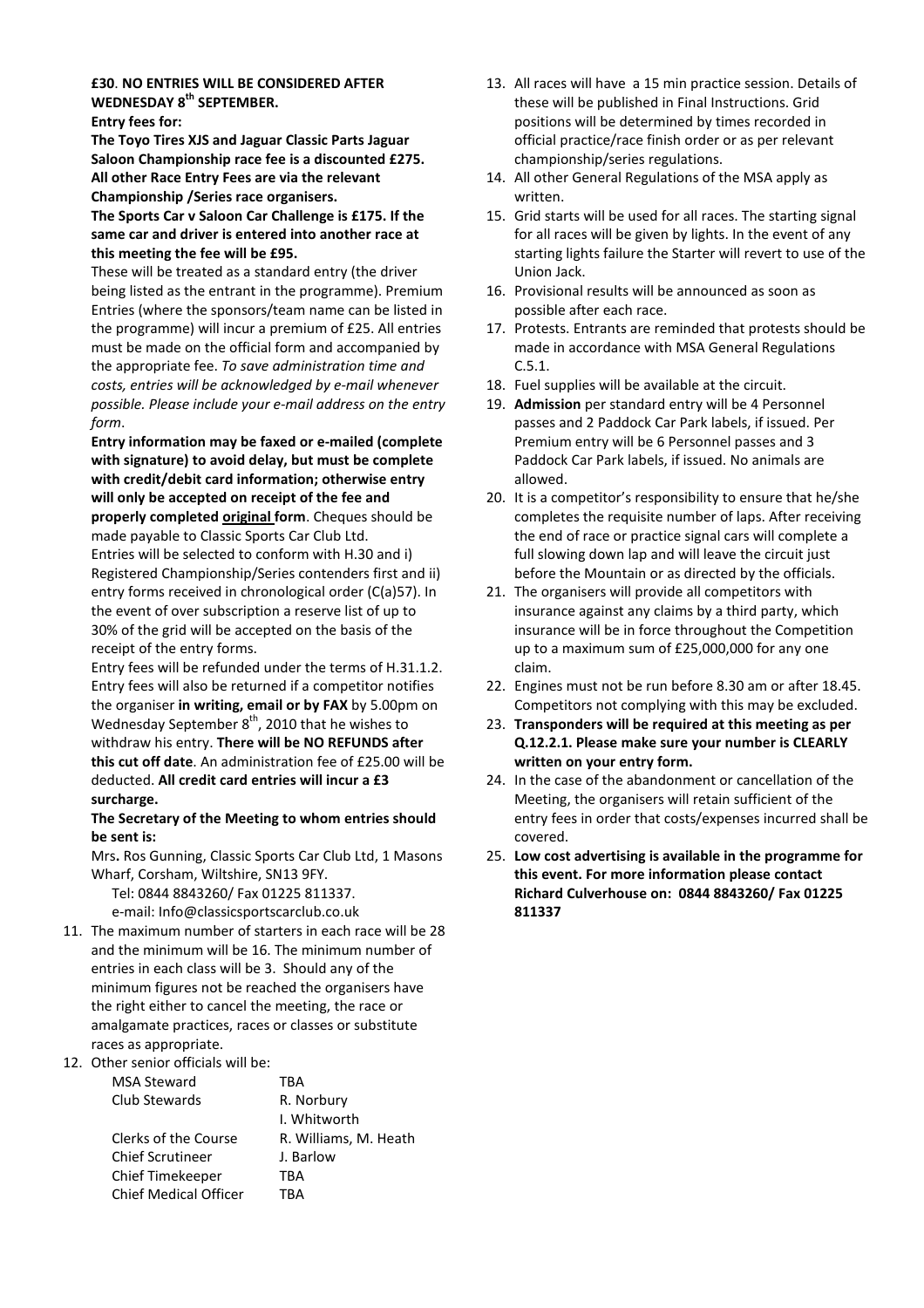

# THE CLASSIC SPORTS CAR CLUB Autumn Classic Race Meeting

Cadwell Park - September  $11^{\text{th}}/12^{\text{th}}$  2010

MSA Permit No. 60366 (National B)

## ENTRY FORM

| Make of Car                                                                                | Type or model       |                               |                    |
|--------------------------------------------------------------------------------------------|---------------------|-------------------------------|--------------------|
| Cubic capacity                                                                             | Turbo/ Supercharged |                               |                    |
| Colour                                                                                     | Year of manufacture |                               |                    |
| RACE - Please read Supplementary Regs. for price structure.                                | COST                | Indicate race<br>entered by X |                    |
| Toyo Tires XJS Championship                                                                |                     | £275                          |                    |
| Jaguar Classic Parts Jaguar Saloon Championship                                            |                     | £275                          |                    |
| Sports Car v Saloon Car Challenge with JEC Powered-by Series (Sat.)<br>$\overline{\gamma}$ |                     | £175/£95                      |                    |
| Sports Car v Saloon Car Challenge with JEC Powered-by Series (Sun.)                        |                     | £175/£95                      |                    |
| Aero Racing Morgan Challenge                                                               |                     |                               | <b>Book Direct</b> |
| <b>BRSCC Jedi Championship</b>                                                             |                     |                               | <b>Book Direct</b> |
| Dunlop Mini Challenge - Mini Miglia                                                        |                     |                               | <b>Book Direct</b> |
| Dunlop Mini Challenge - Mini Se7en                                                         |                     |                               | <b>Book Direct</b> |
| 500 Owners Association Challenge                                                           |                     |                               | <b>Book Direct</b> |
| Motoring Classics Thoroughbred Sportscar Championship                                      |                     | £150                          | Pam Book Direct    |
| RAFMSA Challenge                                                                           |                     |                               | <b>Book Direct</b> |

## A Separate ENTRY FORM MUST BE USED FOR EACH CAR AND EACH DRIVER

| Entrant's Name (BLOCK CAPITALS)                                                               |        |                      |  |  |
|-----------------------------------------------------------------------------------------------|--------|----------------------|--|--|
| Entrant's Address (BLOCK CAPITALS)                                                            |        |                      |  |  |
|                                                                                               |        |                      |  |  |
|                                                                                               |        | Post Code:           |  |  |
| Phone No: Home:                                                                               | Work:  | Mobile:              |  |  |
| E-mail Address:                                                                               |        |                      |  |  |
| Entrant's Licence No:                                                                         | Club:  |                      |  |  |
| Driver's Name and Address (if different to above)(BLOCK CAPITALS):                            |        |                      |  |  |
|                                                                                               |        |                      |  |  |
|                                                                                               |        | Post Code:           |  |  |
| Phone No: Home:                                                                               | Work:  | Mobile:              |  |  |
| Competition Licence No:                                                                       | Grade: | ASN:                 |  |  |
| Are you a registered Championship/Series Competitor? YES / NO.                                |        | If Yes, what is your |  |  |
| Class and number?                                                                             |        |                      |  |  |
| What is your Transponder number? (Required at this meeting):                                  |        |                      |  |  |
| Has Driver competed on this Circuit Before? Does Driver wish to have his Upgrade card Signed? |        |                      |  |  |
| Is the Driver on any medication that the Chief Medical Officer should be aware of:            |        |                      |  |  |